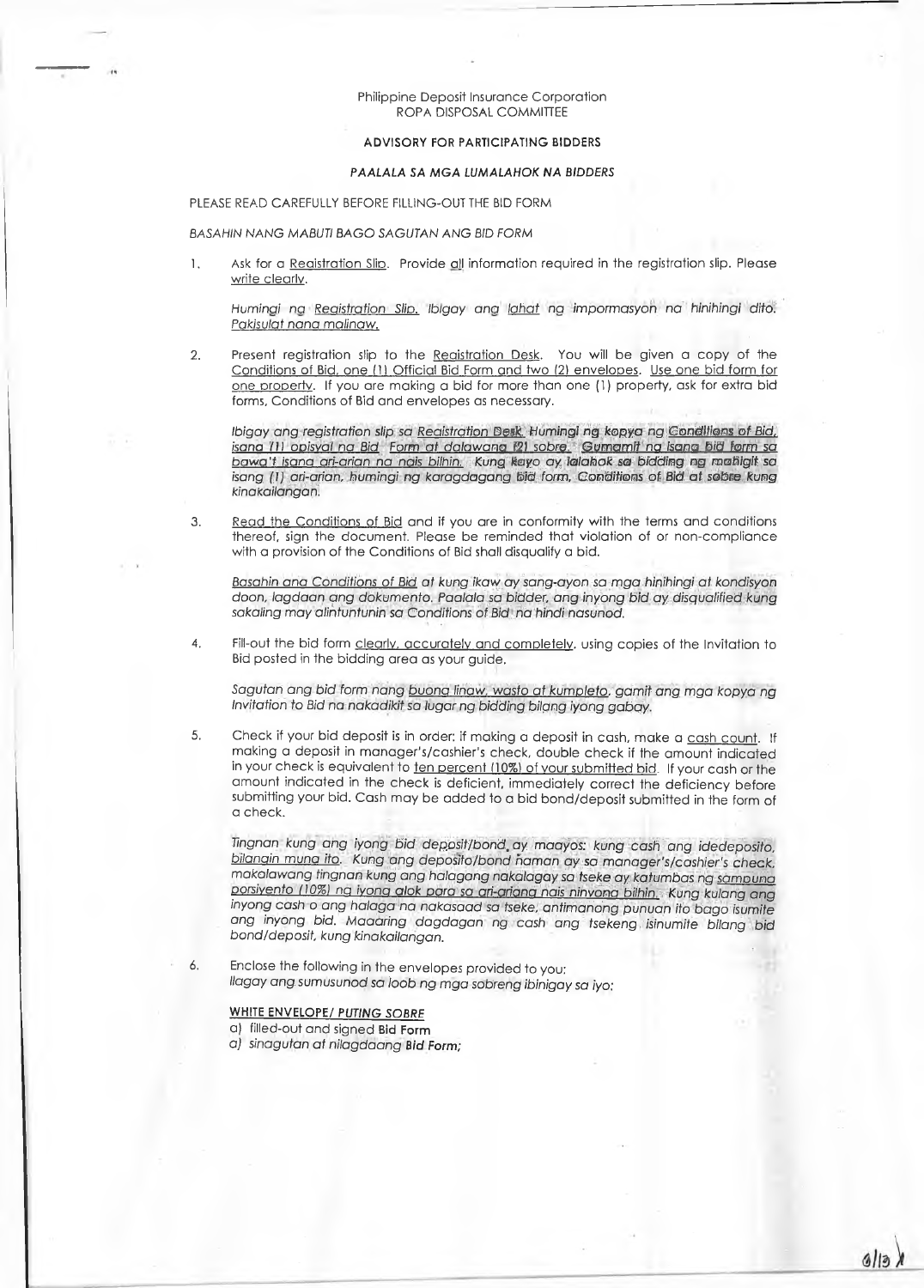# **BROWN ENVELOPE/** *KAYUMANGGING* **SOBRE**

- a. Duly signed **Conditions of bid;**
- *a. nilagdaang kopya ng Conditions of Bid;*
- b) **bid deposit** equivalent to at least ten percent (10%) of the submitted bid.
- *b*) *bid deposit katumbas ng halos sampung porsyento (10%) ng isinumiteng bid*
- c. In case of individual bidders with representative, the duly notarized **Special Power of Attorney (SPA)** (Annex B) executed by the bidder.
- c, *kung ikaw ay kinatawan ng isang indibidwal na bidder ~ lakipan ng Special Power of* **Attorney (SPA)** *na inihanda ng bidder;*

NOTE: Bids coming from organizations not registered with the Securities & Exchange Commission shall be considered as bids from individuals, i.e., bids of the persons signing the bid form.

*PANUTO: Ang lahat ng bid na manggagaling sa organisasyon na hindi rehistrado sa Securities and Exchange Commission ay ipagpapalagay na gating sa isang indibidwal, hal. ang bids ng taong pumirma sa bid form.*

- d. In case of duly registered single proprietorship:
	- d. 1 Copy of the current **Department of Trade and Industry registration:**
	- d.2 Copy of the current **Mayor's Business Permit;** and
		- Special Power of Attorney, if the proprietor shall be represented by another individual in the bidding.
- **d.** *Para sa rehistradong single proprietorship:*

 $\overline{7}$ 

- d. I *Kopya ng kasalukuyang Department of Trade and Industry registration;*
- *d.2 Kopya ng kasalukuyang Mayor's Business Permit; and*
- *d. 3 Special Power of Attorney, kung ang proprietor ay kakatawanin ng ibang indibidwal na bidder.*
- *e.* In case of duly registered corporations, associations, partnerships or other forms of organization:
	- e.1 The **Secretary's Certificate** (Annex C) executed by the Corporate Secretary, or its equivalent, certifying to the Board decision/s and authenticating the signature of the authorized representative shall be attached to the bid form;
	- e.2 Copy of the **Securities** *8.* **Exchange Commission registration;**
	- e.3 Copy of the current **Mayor's Business Permit;**
	- e.4 Copy of **Articles of Partnership or Incorporation,** as the case may be; and
	- e.5 Copy of the **Articles of Cooperation and registration** with the Cooperative Development Authority, in the case of cooperatives,
- e. *Para sa rehistradong korporasyon, asosasyon, magkasosyo o ibang porma ng organisasyon:*
	- e. 1 *Secretary's Certificate (Annex C) o katumbas nito na inihanda ng kalihim ng korporasyon/1upon;*
	- *e.2 Kopya ng Securities* & *Exchange Commission registration;*
	- *e.3 Kopya ng kasalukuyang Mayor's Business Permit;*
	- *e.4 Kopya ng Articles of Partnership or Incorporation, kung sakali man; at*
	- *e.5 Kopya ng Articles of Cooperation and registration sa Cooperative Development Authority; sa kaso ng kooperatiba.*

If everything is in order, seal the white and brown envelopes and sign across the flap of the envelopes. Ask the PDIC staff in charge of registration to put a number in your bid envelope.

*Kung ang lahat ay nasa ayos, sarhan ana auti at kavumanaaina sobre at laadaana* p*atawid sa taki*p na *maa sobre. Palaavan sa kawani ng PDIC na namamahala ng registration ng numero ang inyong bid envelopes.*